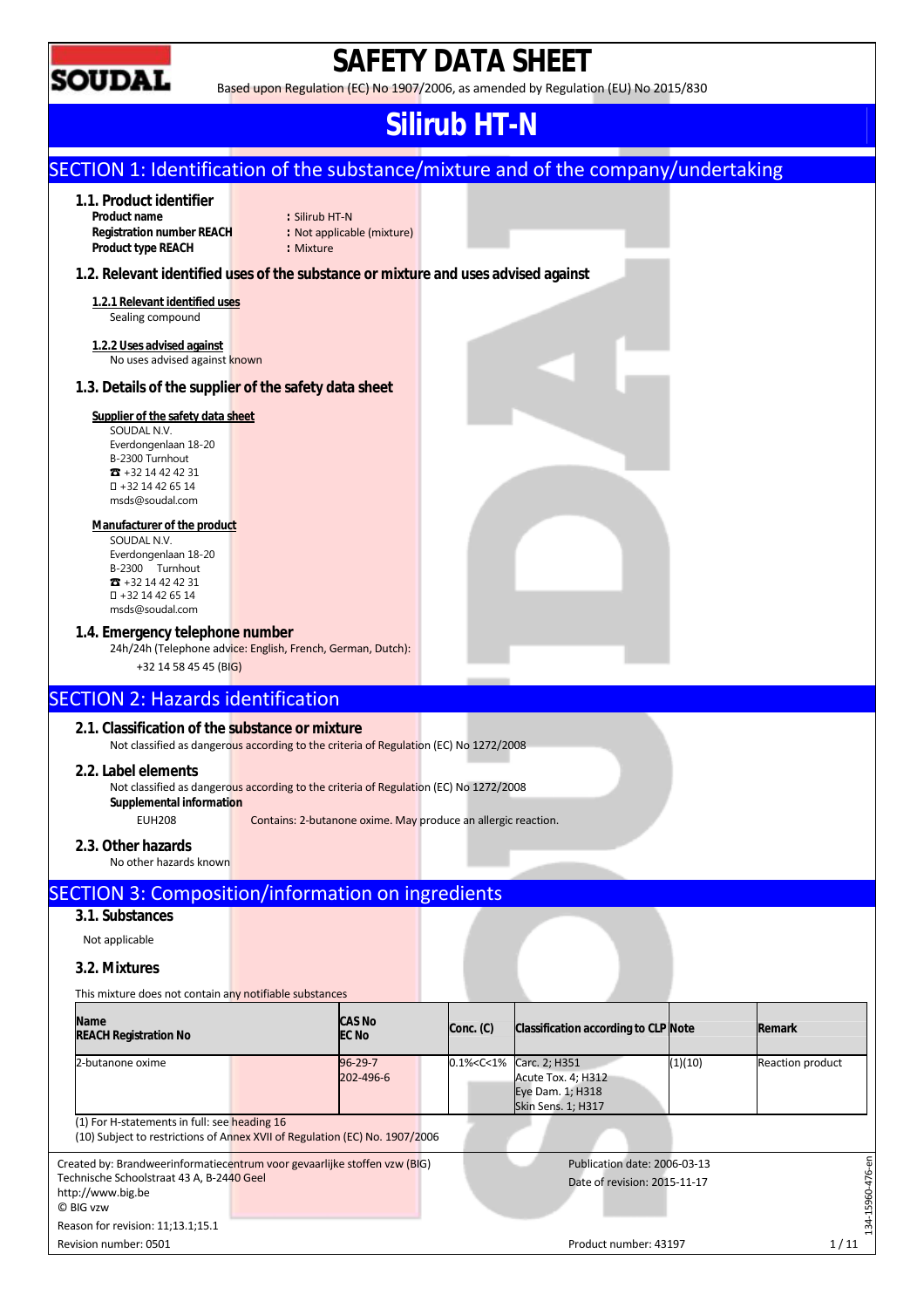| <b>SECTION 4: First aid measures</b>                                                                                                                                                                                                                                                                                                                                     |                                                                                                                                                                                                                                                                                                                                                                                                                                        |                                                                                                                                          |      |
|--------------------------------------------------------------------------------------------------------------------------------------------------------------------------------------------------------------------------------------------------------------------------------------------------------------------------------------------------------------------------|----------------------------------------------------------------------------------------------------------------------------------------------------------------------------------------------------------------------------------------------------------------------------------------------------------------------------------------------------------------------------------------------------------------------------------------|------------------------------------------------------------------------------------------------------------------------------------------|------|
| 4.1. Description of first aid measures<br>General:<br>If you feel unwell, seek medical advice.<br>After inhalation:<br>After skin contact:<br>After eye contact:<br>After ingestion:<br>4.2.1 Acute symptoms<br>After inhalation:<br>No effects known.<br>After skin contact:<br>No effects known.<br>After eye contact:<br>No effects known.<br>After ingestion:        | Remove the victim into fresh air. Respiratory problems: consult a doctor/medical service.<br>Wash immediately with lots of water. Soap may be used. Take victim to a doctor if irritation persists.<br>Rinse with water. Take victim to an ophthalmologist if irritation persists.<br>Rinse mouth with water. Consult a doctor/medical service if you feel unwell.<br>4.2. Most important symptoms and effects, both acute and delayed |                                                                                                                                          |      |
| No effects known.<br>4.2.2 Delayed symptoms                                                                                                                                                                                                                                                                                                                              |                                                                                                                                                                                                                                                                                                                                                                                                                                        |                                                                                                                                          |      |
| No effects known.<br>If applicable and available it will be listed below.                                                                                                                                                                                                                                                                                                | 4.3. Indication of any immediate medical attention and special treatment needed                                                                                                                                                                                                                                                                                                                                                        |                                                                                                                                          |      |
| <b>SECTION 5: Firefighting measures</b>                                                                                                                                                                                                                                                                                                                                  |                                                                                                                                                                                                                                                                                                                                                                                                                                        |                                                                                                                                          |      |
| 5.1. Extinguishing media<br>5.1.1 Suitable extinguishing media:<br>Polyvalent foam. ABC powder. Carbon dioxide.<br>5.1.2 Unsuitable extinguishing media:<br>No unsuitable extinguishing media known.<br>5.3. Advice for firefighters<br>5.3.1 Instructions:<br>No specific fire-fighting instructions required.<br>5.3.2 Special protective equipment for fire-fighters: | 5.2. Special hazards arising from the substance or mixture<br>Gloves. Protective clothing. Heat/fire exposure: compressed air/oxygen apparatus.                                                                                                                                                                                                                                                                                        | Upon combustion: formation of CO, CO2 and small quantities of nitrous vapours and formation of metallic fumes.                           |      |
| <b>SECTION 6: Accidental release measures</b>                                                                                                                                                                                                                                                                                                                            |                                                                                                                                                                                                                                                                                                                                                                                                                                        |                                                                                                                                          |      |
| No naked flames.<br>See heading 8.2<br>6.1.2 Protective equipment for emergency responders<br>Gloves. Protective clothing.<br>Suitable protective clothing<br>See heading 8.2<br>6.2. Environmental precautions                                                                                                                                                          | 6.1. Personal precautions, protective equipment and emergency procedures<br>6.1.1 Protective equipment for non-emergency personnel                                                                                                                                                                                                                                                                                                     |                                                                                                                                          |      |
|                                                                                                                                                                                                                                                                                                                                                                          | Contain leaking substance. Use appropriate containment to avoid environmental contamination.                                                                                                                                                                                                                                                                                                                                           |                                                                                                                                          |      |
|                                                                                                                                                                                                                                                                                                                                                                          | 6.3. Methods and material for containment and cleaning up                                                                                                                                                                                                                                                                                                                                                                              | Scoop solid spill into closing containers. Clean contaminated surfaces with a soap solution. Wash clothing and equipment after handling. |      |
| 6.4. Reference to other sections<br>See heading 13.                                                                                                                                                                                                                                                                                                                      |                                                                                                                                                                                                                                                                                                                                                                                                                                        |                                                                                                                                          |      |
| <b>SECTION 7: Handling and storage</b>                                                                                                                                                                                                                                                                                                                                   |                                                                                                                                                                                                                                                                                                                                                                                                                                        |                                                                                                                                          |      |
| Reason for revision: 11;13.1;15.1                                                                                                                                                                                                                                                                                                                                        |                                                                                                                                                                                                                                                                                                                                                                                                                                        | Publication date: 2006-03-13<br>Date of revision: 2015-11-17                                                                             |      |
| Revision number: 0501                                                                                                                                                                                                                                                                                                                                                    |                                                                                                                                                                                                                                                                                                                                                                                                                                        | Product number: 43197                                                                                                                    | 2/11 |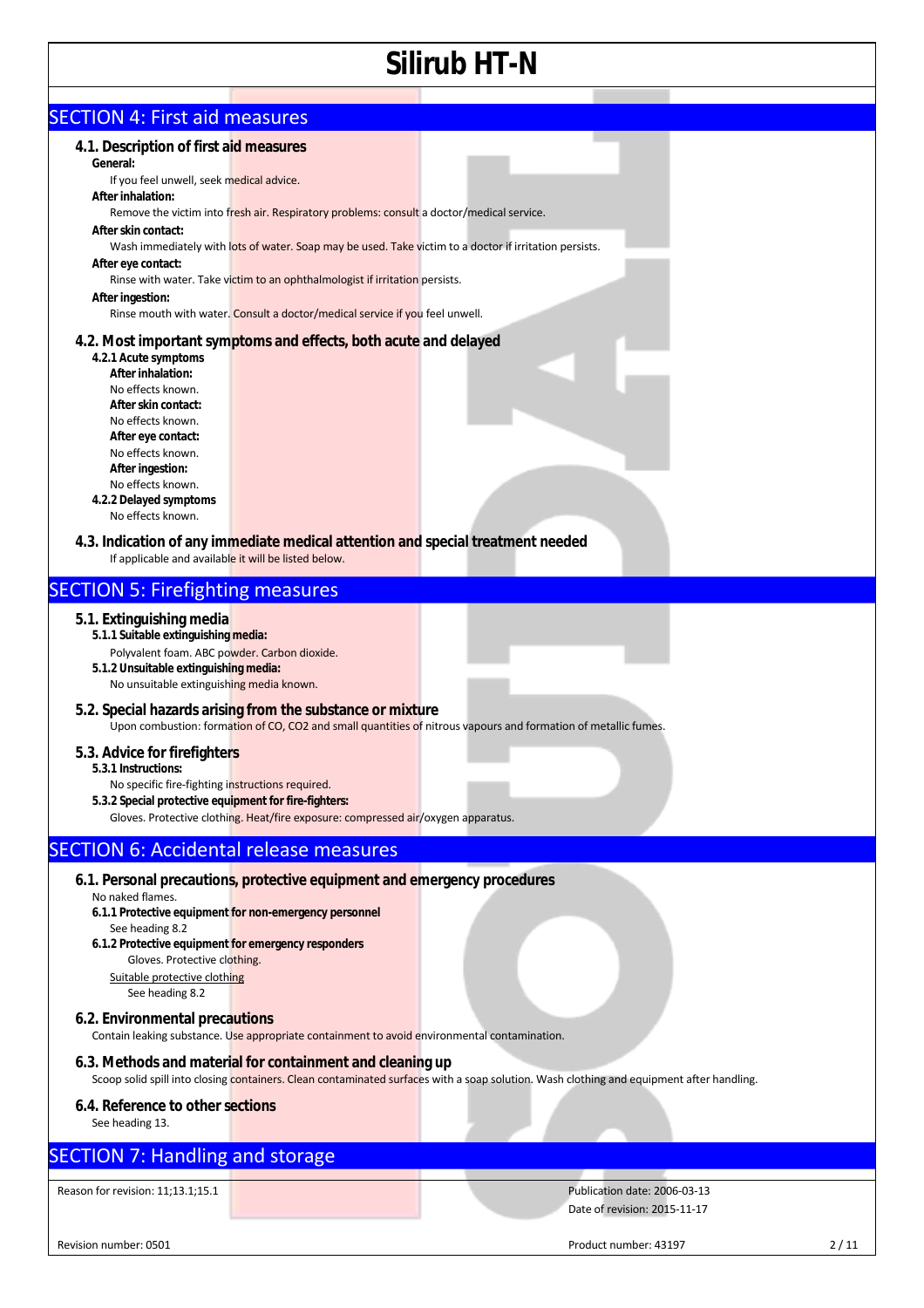|                                                                                                                                |                                                                                                            | JIII UD ∏TI"N |                                                                                                                                                                   |                                                                                                                                                                   |
|--------------------------------------------------------------------------------------------------------------------------------|------------------------------------------------------------------------------------------------------------|---------------|-------------------------------------------------------------------------------------------------------------------------------------------------------------------|-------------------------------------------------------------------------------------------------------------------------------------------------------------------|
| scenarios that correspond to your identified use.                                                                              |                                                                                                            |               | The information in this section is a general description. If applicable and available, exposure scenarios are attached in annex. Always use the relevant exposure |                                                                                                                                                                   |
| 7.1. Precautions for safe handling<br>Keep away from naked flames/heat. Observe strict hygiene. Keep container tightly closed. |                                                                                                            |               |                                                                                                                                                                   |                                                                                                                                                                   |
| 7.2. Conditions for safe storage, including any incompatibilities<br>7.2.1 Safe storage requirements:<br>7.2.2 Keep away from: | Store in a dry area. Store at room temperature. Meet the legal requirements. Max. storage time: 1 year(s). |               |                                                                                                                                                                   |                                                                                                                                                                   |
| Heat sources.<br>7.2.3 Suitable packaging material:                                                                            |                                                                                                            |               |                                                                                                                                                                   |                                                                                                                                                                   |
| Synthetic material.<br>7.2.4 Non suitable packaging material:<br>No data available                                             |                                                                                                            |               |                                                                                                                                                                   |                                                                                                                                                                   |
| 7.3. Specific end use(s)                                                                                                       |                                                                                                            |               | If applicable and available, exposure scenarios are attached in annex. See information supplied by the manufacturer.                                              |                                                                                                                                                                   |
| SECTION 8: Exposure controls/personal protection                                                                               |                                                                                                            |               |                                                                                                                                                                   |                                                                                                                                                                   |
| 8.1. Control parameters<br>8.1.1 Occupational exposure<br>a) Occupational exposure limit values                                | If limit values are applicable and available these will be listed below.                                   |               |                                                                                                                                                                   |                                                                                                                                                                   |
| Germany                                                                                                                        |                                                                                                            |               |                                                                                                                                                                   |                                                                                                                                                                   |
| Butanonoxim                                                                                                                    |                                                                                                            |               | Time-weighted average exposure limit 8 h (TRGS 900)                                                                                                               | 0.3 ppm                                                                                                                                                           |
| b) National biological limit values                                                                                            |                                                                                                            |               | Time-weighted average exposure limit 8 h (TRGS 900)                                                                                                               | 1 mg/m <sup>3</sup>                                                                                                                                               |
| 8.1.3 Applicable limit values when using the substance or mixture as intended<br>8.1.4 DNEL/PNEC values                        | If limit values are applicable and available these will be listed below.                                   |               |                                                                                                                                                                   |                                                                                                                                                                   |
| <b>DNEL/DMEL - Workers</b>                                                                                                     |                                                                                                            |               |                                                                                                                                                                   |                                                                                                                                                                   |
| 2-butanone oxime<br>Effect level (DNEL/DMEL)                                                                                   | Type                                                                                                       |               | Value                                                                                                                                                             | Remark                                                                                                                                                            |
| <b>DNEL</b>                                                                                                                    | Long-term systemic effects inhalation                                                                      |               | 9 mg/m <sup>3</sup>                                                                                                                                               |                                                                                                                                                                   |
|                                                                                                                                | Long-term local effects inhalation                                                                         |               | 3.33 mg/m <sup>3</sup>                                                                                                                                            |                                                                                                                                                                   |
|                                                                                                                                | ong-term systemic effects dermal                                                                           |               | 1.3 mg/kg bw/day                                                                                                                                                  |                                                                                                                                                                   |
|                                                                                                                                | Acute systemic effects dermal                                                                              |               | 2.5 mg/kg bw/day                                                                                                                                                  |                                                                                                                                                                   |
| <b>DNEL/DMEL - General population</b><br>2-butanone oxime                                                                      |                                                                                                            |               |                                                                                                                                                                   |                                                                                                                                                                   |
| Effect level (DNEL/DMEL)                                                                                                       | <b>Type</b>                                                                                                |               | Value                                                                                                                                                             | Remark                                                                                                                                                            |
| <b>DNEL</b>                                                                                                                    | Long-term systemic effects inhalation                                                                      |               | 2.7 mg/m <sup>3</sup>                                                                                                                                             |                                                                                                                                                                   |
|                                                                                                                                | Long-term local effects inhalation                                                                         |               | 2 mg/m $3$                                                                                                                                                        |                                                                                                                                                                   |
|                                                                                                                                | Long-term systemic effects dermal<br>Acute systemic effects dermal                                         |               | 0.78 mg/kg bw/day<br>1.5 mg/kg bw/day                                                                                                                             |                                                                                                                                                                   |
| <b>PNEC</b>                                                                                                                    |                                                                                                            |               |                                                                                                                                                                   |                                                                                                                                                                   |
| 2-butanone oxime                                                                                                               |                                                                                                            |               |                                                                                                                                                                   |                                                                                                                                                                   |
| Compartments                                                                                                                   | Value                                                                                                      |               | Remark                                                                                                                                                            |                                                                                                                                                                   |
| Fresh water<br>Aqua (intermittent releases)                                                                                    | $0.256$ mg/l<br>$0.118$ mg/l                                                                               |               |                                                                                                                                                                   |                                                                                                                                                                   |
| <b>STP</b>                                                                                                                     | 177 mg/l                                                                                                   |               |                                                                                                                                                                   |                                                                                                                                                                   |
| 8.1.5 Control banding<br>If applicable and available it will be listed below.                                                  |                                                                                                            |               |                                                                                                                                                                   |                                                                                                                                                                   |
| 8.2. Exposure controls                                                                                                         |                                                                                                            |               |                                                                                                                                                                   | The information in this section is a general description. If applicable and available, exposure scenarios are attached in annex. Always use the relevant exposure |
| scenarios that correspond to your identified use.<br>8.2.1 Appropriate engineering controls                                    |                                                                                                            |               | Keep away from naked flames/heat. Carry operations in the open/under local exhaust/ventilation or with respiratory protection.                                    |                                                                                                                                                                   |
| 8.2.2 Individual protection measures, such as personal protective equipment                                                    | Observe strict hygiene. Keep container tightly closed. Do not eat, drink or smoke during work.             |               |                                                                                                                                                                   |                                                                                                                                                                   |
| a) Respiratory protection:                                                                                                     |                                                                                                            |               |                                                                                                                                                                   |                                                                                                                                                                   |
| Respiratory protection not required in normal conditions.<br>b) Hand protection:                                               |                                                                                                            |               |                                                                                                                                                                   |                                                                                                                                                                   |
| Reason for revision: 11;13.1;15.1                                                                                              |                                                                                                            |               | Publication date: 2006-03-13<br>Date of revision: 2015-11-17                                                                                                      |                                                                                                                                                                   |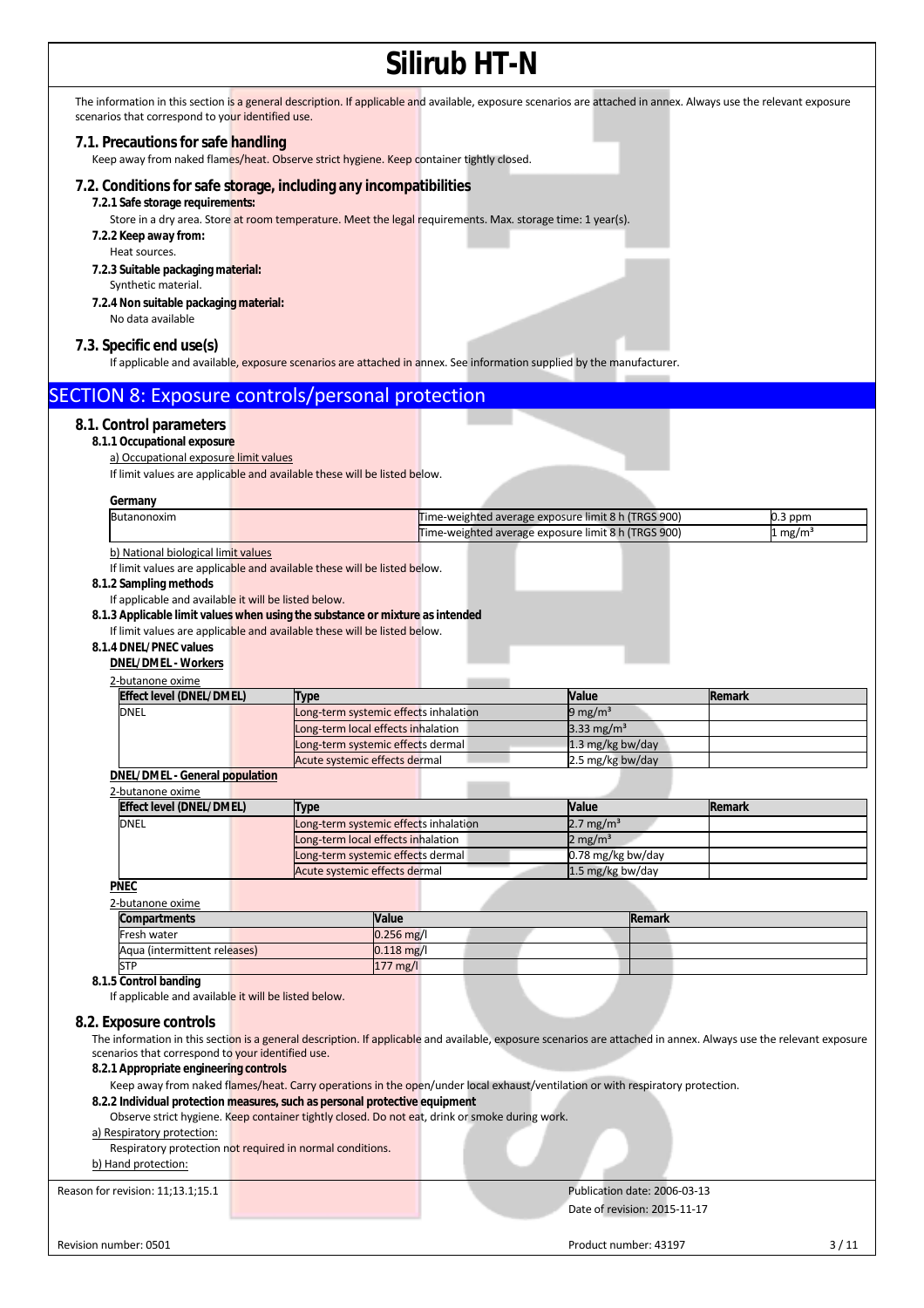|                                                                                                                                                                           |                                                    | Silirub HT-N                                                                                                   |      |
|---------------------------------------------------------------------------------------------------------------------------------------------------------------------------|----------------------------------------------------|----------------------------------------------------------------------------------------------------------------|------|
| Gloves.<br>c) Eye protection:<br>Safety glasses.<br>d) Skin protection:<br>Protective clothing.<br>8.2.3 Environmental exposure controls:<br>See headings 6.2, 6.3 and 13 |                                                    |                                                                                                                |      |
|                                                                                                                                                                           |                                                    |                                                                                                                |      |
| <b>SECTION 9: Physical and chemical properties</b>                                                                                                                        |                                                    |                                                                                                                |      |
| 9.1. Information on basic physical and chemical properties<br>Physical form                                                                                               | Paste                                              |                                                                                                                |      |
| Odour                                                                                                                                                                     | Characteristic odour                               |                                                                                                                |      |
| Odour threshold                                                                                                                                                           | No data available                                  |                                                                                                                |      |
| Colour                                                                                                                                                                    |                                                    | Variable in colour, depending on the composition                                                               |      |
| Particle size                                                                                                                                                             | No data available                                  |                                                                                                                |      |
| <b>Explosion limits</b>                                                                                                                                                   | No data available                                  |                                                                                                                |      |
| Flammability                                                                                                                                                              | Not easily combustible<br>Not applicable (mixture) |                                                                                                                |      |
| Log Kow<br>Dynamic viscosity                                                                                                                                              | No data available                                  |                                                                                                                |      |
| Kinematic viscosity                                                                                                                                                       | No data available                                  |                                                                                                                |      |
| Melting point                                                                                                                                                             | No data available                                  |                                                                                                                |      |
| <b>Boiling point</b>                                                                                                                                                      | No data available                                  |                                                                                                                |      |
| Flash point                                                                                                                                                               | 200 °C                                             |                                                                                                                |      |
| <b>Evaporation rate</b>                                                                                                                                                   | No data available                                  |                                                                                                                |      |
| Relative vapour density                                                                                                                                                   | No data available                                  |                                                                                                                |      |
| Vapour pressure                                                                                                                                                           | No data available                                  |                                                                                                                |      |
| Solubility                                                                                                                                                                | water; insoluble<br>> 1.0                          |                                                                                                                |      |
| Relative density<br>Decomposition temperature                                                                                                                             | No data available                                  |                                                                                                                |      |
| Auto-ignition temperature                                                                                                                                                 | No data available                                  |                                                                                                                |      |
| <b>Explosive properties</b>                                                                                                                                               |                                                    | No chemical group associated with explosive properties                                                         |      |
| Oxidising properties                                                                                                                                                      |                                                    | No chemical group associated with oxidising properties                                                         |      |
| pH                                                                                                                                                                        | No data available                                  |                                                                                                                |      |
| 9.2. Other information                                                                                                                                                    |                                                    |                                                                                                                |      |
| Surface tension                                                                                                                                                           | No data available                                  |                                                                                                                |      |
| Absolute density                                                                                                                                                          | $>1000$ kg/m <sup>3</sup>                          |                                                                                                                |      |
|                                                                                                                                                                           |                                                    |                                                                                                                |      |
| <b>SECTION 10: Stability and reactivity</b><br>10.1. Reactivity<br>Temperature above flashpoint: higher fire/explosion hazard.                                            |                                                    |                                                                                                                |      |
| 10.2. Chemical stability<br>Stable under normal conditions.                                                                                                               |                                                    |                                                                                                                |      |
| 10.3. Possibility of hazardous reactions<br>No data available.                                                                                                            |                                                    |                                                                                                                |      |
| 10.4. Conditions to avoid<br>Keep away from naked flames/heat.                                                                                                            |                                                    |                                                                                                                |      |
| 10.5. Incompatible materials<br>No data available.                                                                                                                        |                                                    |                                                                                                                |      |
| 10.6. Hazardous decomposition products                                                                                                                                    |                                                    | Upon combustion: formation of CO, CO2 and small quantities of nitrous vapours and formation of metallic fumes. |      |
| <b>SECTION 11: Toxicological information</b>                                                                                                                              |                                                    |                                                                                                                |      |
| 11.1. Information on toxicological effects<br>11.1.1 Test results                                                                                                         |                                                    |                                                                                                                |      |
|                                                                                                                                                                           |                                                    |                                                                                                                |      |
| <b>Acute toxicity</b><br>Silirub HT-N<br>No (test) data on the mixture available                                                                                          |                                                    |                                                                                                                |      |
| Reason for revision: 11;13.1;15.1                                                                                                                                         |                                                    | Publication date: 2006-03-13<br>Date of revision: 2015-11-17                                                   |      |
| Revision number: 0501                                                                                                                                                     |                                                    | Product number: 43197                                                                                          | 4/11 |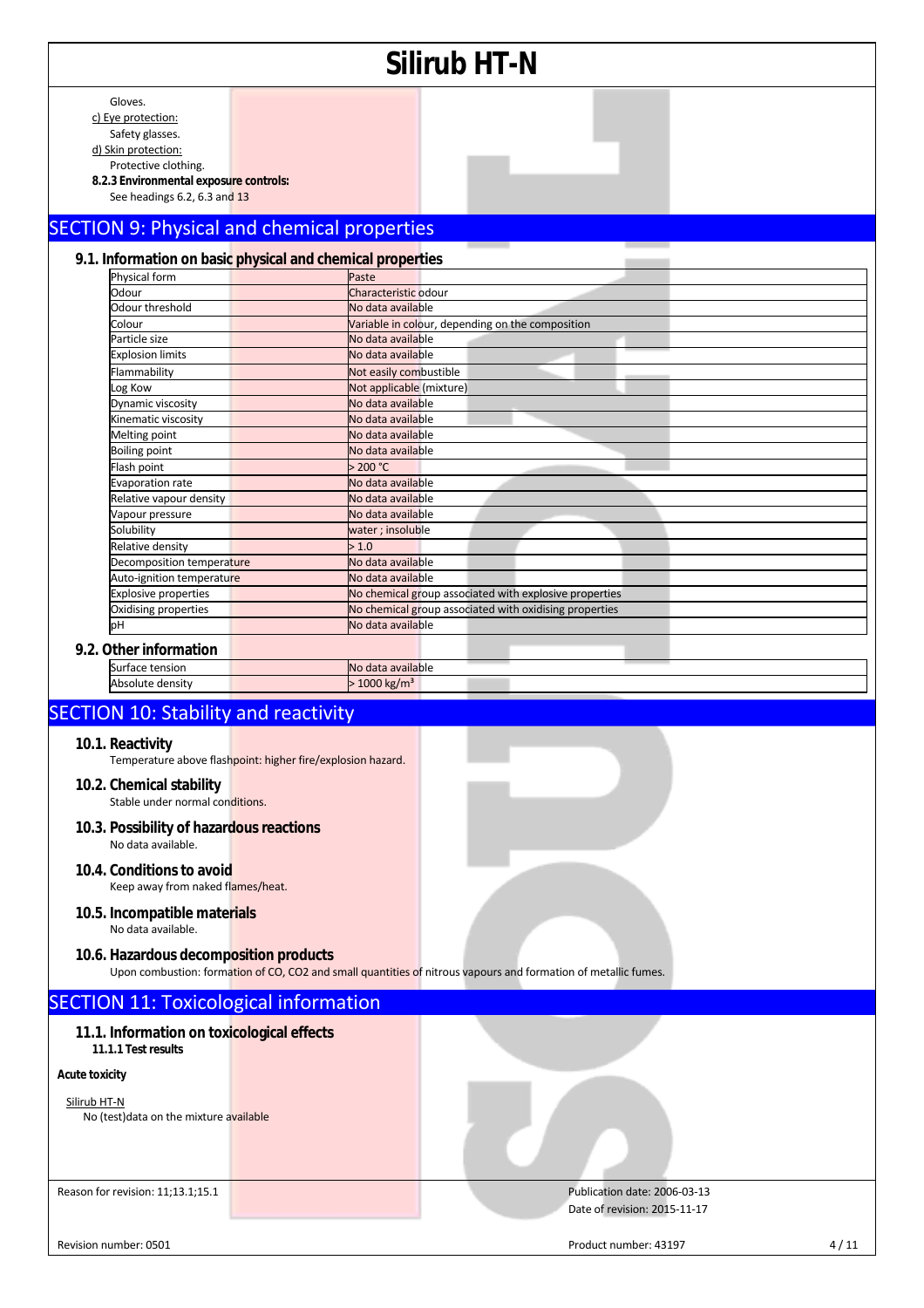|                                                              |                       |                                  |                 |                      | JIII UN III-IV       |                                    |                                     |        |
|--------------------------------------------------------------|-----------------------|----------------------------------|-----------------|----------------------|----------------------|------------------------------------|-------------------------------------|--------|
| 2-butanone oxime                                             |                       |                                  |                 |                      |                      |                                    |                                     |        |
| Route of exposure                                            | Parameter             | Method                           | Value           |                      | <b>Exposure time</b> | <b>Species</b>                     | Value<br>determination              | Remark |
| Oral                                                         | LD50                  | Equivalent to OECD               | 2326 mg/kg bw   |                      |                      | Rat (male)                         | Experimental value                  |        |
| Dermal                                                       | LD50                  | 401<br><b>Equivalent to OECD</b> | > 1000 mg/kg bw |                      | 24 h                 | Rabbit                             | Experimental value                  |        |
| Inhalation (vapours)                                         | <b>LC50</b>           | 402<br>Equivalent to OECD        | > 4.83 mg/l air |                      | 4 <sub>h</sub>       | (male/female)<br>Rat (male/female) | Experimental value                  |        |
|                                                              |                       | 403                              |                 |                      |                      |                                    |                                     |        |
| Judgement is based on the relevant ingredients<br>Conclusion |                       |                                  |                 |                      |                      |                                    |                                     |        |
| Not classified for acute toxicity                            |                       |                                  |                 |                      |                      |                                    |                                     |        |
| Corrosion/irritation                                         |                       |                                  |                 |                      |                      |                                    |                                     |        |
|                                                              |                       |                                  |                 |                      |                      |                                    |                                     |        |
| Silirub HT-N<br>Route of exposure                            | <b>Result</b>         | <b>Method</b>                    |                 | <b>Exposure time</b> | Time point           | <b>Species</b>                     | Value                               | Remark |
|                                                              |                       |                                  |                 |                      |                      |                                    | determination                       |        |
|                                                              | Not irritating        | <b>OECD 437</b>                  |                 |                      |                      |                                    | <b>Experimental value</b>           |        |
| 2-butanone oxime                                             | Not irritating        |                                  |                 |                      |                      |                                    | Expert judgement                    |        |
| Route of exposure Result                                     |                       | <b>Method</b>                    |                 | <b>Exposure time</b> | Time point           | <b>Species</b>                     | Value                               | Remark |
|                                                              |                       |                                  |                 |                      |                      |                                    | determination                       |        |
| Eye                                                          | Serious eye<br>damage | Equivalent to<br><b>OECD 405</b> |                 |                      | 24; 72 hours         | Rabbit                             | Experimental value Single treatment |        |
| Skin                                                         | Irritating            | Other                            | 3 minutes       |                      |                      | Rabbit                             | <b>Experimental value</b>           |        |
| Judgement is based on the relevant ingredients               |                       |                                  |                 |                      |                      |                                    |                                     |        |
| Conclusion<br>Not classified as irritating to the skin       |                       |                                  |                 |                      |                      |                                    |                                     |        |
| Not classified as irritating to the eyes                     |                       |                                  |                 |                      |                      |                                    |                                     |        |
| Not classified as irritating to the respiratory system       |                       |                                  |                 |                      |                      |                                    |                                     |        |
|                                                              |                       |                                  |                 |                      |                      |                                    |                                     |        |
| Respiratory or skin sensitisation                            |                       |                                  |                 |                      |                      |                                    |                                     |        |
|                                                              |                       |                                  |                 |                      |                      |                                    |                                     |        |
| Silirub HT-N<br>No (test) data on the mixture available      |                       |                                  |                 |                      |                      |                                    |                                     |        |
| 2-butanone oxime                                             |                       |                                  |                 |                      |                      |                                    |                                     |        |
| Route of exposure Result                                     |                       | Method                           |                 | <b>Exposure time</b> | Observation time     | <b>Species</b>                     | Value determination Remark          |        |
|                                                              |                       |                                  |                 |                      | point                |                                    |                                     |        |
| Skin                                                         | Sensitizing           | Equivalent to OECD               | 24h             |                      | 24; 48 hours         | Guinea pig                         | <b>Experimental value</b>           |        |
| Judgement is based on the relevant ingredients               |                       | 406                              |                 |                      |                      | (female)                           |                                     |        |
| Conclusion                                                   |                       |                                  |                 |                      |                      |                                    |                                     |        |
| Not classified as sensitizing for inhalation                 |                       |                                  |                 |                      |                      |                                    |                                     |        |
| Not classified as sensitizing for skin                       |                       |                                  |                 |                      |                      |                                    |                                     |        |
| Specific target organ toxicity                               |                       |                                  |                 |                      |                      |                                    |                                     |        |
|                                                              |                       |                                  |                 |                      |                      |                                    |                                     |        |
| Silirub HT-N                                                 |                       |                                  |                 |                      |                      |                                    |                                     |        |
| No (test) data on the mixture available                      |                       |                                  |                 |                      |                      |                                    |                                     |        |
|                                                              |                       |                                  |                 |                      |                      |                                    |                                     |        |
|                                                              |                       |                                  |                 |                      |                      |                                    |                                     |        |
|                                                              |                       |                                  |                 |                      |                      |                                    |                                     |        |
|                                                              |                       |                                  |                 |                      |                      |                                    |                                     |        |
|                                                              |                       |                                  |                 |                      |                      |                                    |                                     |        |
|                                                              |                       |                                  |                 |                      |                      |                                    |                                     |        |
|                                                              |                       |                                  |                 |                      |                      |                                    |                                     |        |
|                                                              |                       |                                  |                 |                      |                      |                                    |                                     |        |
|                                                              |                       |                                  |                 |                      |                      |                                    |                                     |        |
|                                                              |                       |                                  |                 |                      |                      |                                    |                                     |        |
|                                                              |                       |                                  |                 |                      |                      |                                    |                                     |        |
|                                                              |                       |                                  |                 |                      |                      |                                    |                                     |        |
|                                                              |                       |                                  |                 |                      |                      |                                    |                                     |        |
|                                                              |                       |                                  |                 |                      |                      |                                    |                                     |        |
|                                                              |                       |                                  |                 |                      |                      |                                    |                                     |        |
|                                                              |                       |                                  |                 |                      |                      |                                    |                                     |        |
|                                                              |                       |                                  |                 |                      |                      |                                    |                                     |        |
|                                                              |                       |                                  |                 |                      |                      |                                    |                                     |        |
|                                                              |                       |                                  |                 |                      |                      |                                    |                                     |        |
| Reason for revision: 11;13.1;15.1                            |                       |                                  |                 |                      |                      | Publication date: 2006-03-13       |                                     |        |
|                                                              |                       |                                  |                 |                      |                      | Date of revision: 2015-11-17       |                                     |        |
|                                                              |                       |                                  |                 |                      |                      |                                    |                                     |        |
| Revision number: 0501                                        |                       |                                  |                 |                      |                      | Product number: 43197              |                                     | 5/11   |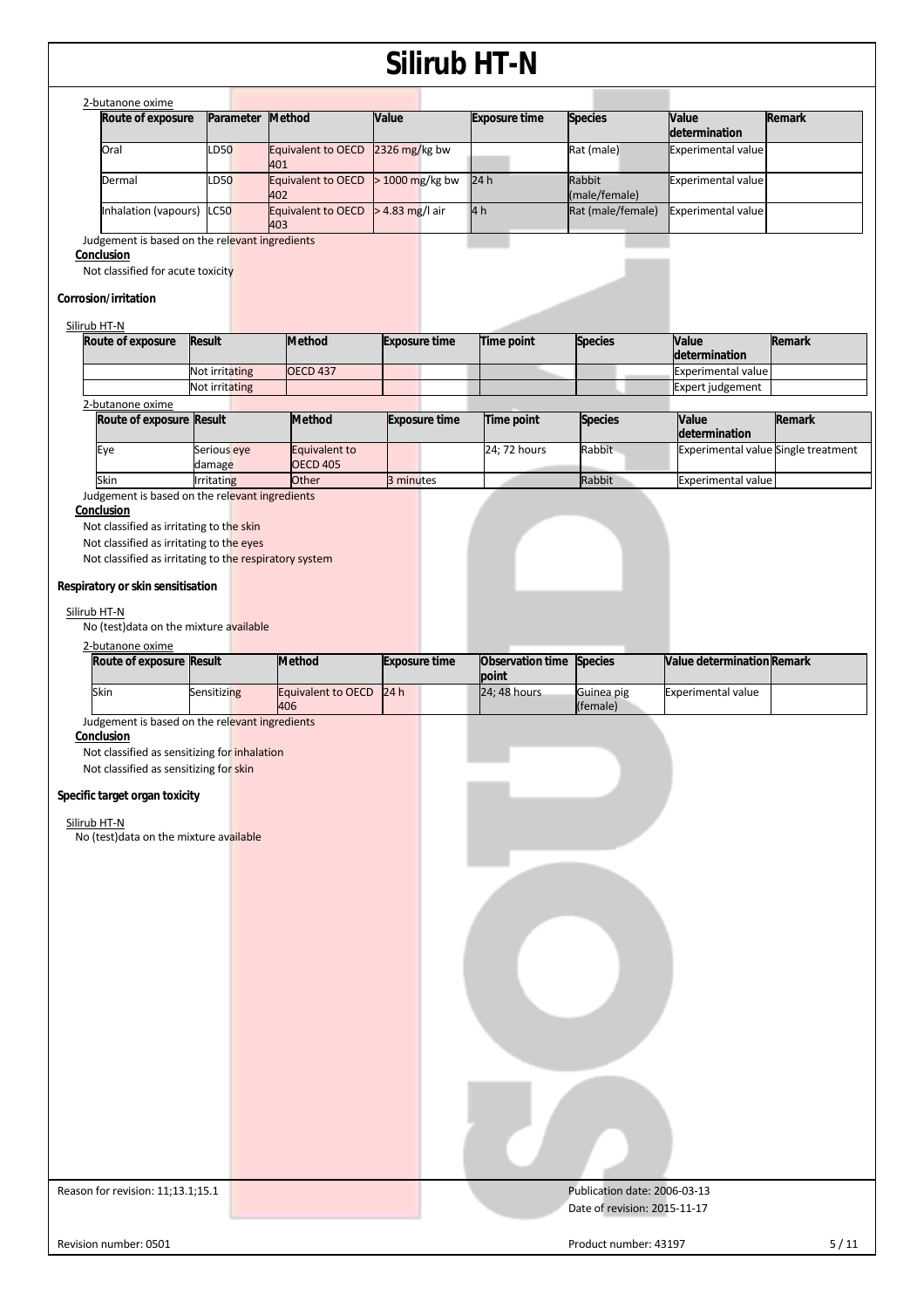| 2-butanone oxime            |              |                                  |                               |                                       |                                                                   |                           |                      |                        |
|-----------------------------|--------------|----------------------------------|-------------------------------|---------------------------------------|-------------------------------------------------------------------|---------------------------|----------------------|------------------------|
| Route of exposure Parameter |              | <b>Method</b>                    | <b>Value</b>                  | Organ                                 | <b>Effect</b>                                                     | <b>Exposure time</b>      | <b>Species</b>       | Value<br>determination |
| Oral                        | LOAEL        | <b>US EPA</b>                    | 40 mg/kg<br>bw/day            | General                               | Clinical signs;<br>mortality; body<br>weight; food<br>consumption | 13 weeks (5<br>days/week) | Rat<br>(male/female) | Experimental<br>value  |
| Oral                        | <b>NOAEL</b> | <b>US EPA</b>                    | $< 40$ mg/kg<br>bw/day        | <b>Blood</b>                          | Change in the<br>haemogramme/days/week)<br>blood<br>composition   | 13 weeks (5               | Rat<br>(male/female) | Experimental<br>value  |
| Oral                        | <b>NOEL</b>  | <b>US EPA</b>                    | $125 \text{ mg/kg}$<br>bw/day | Central nervous Behavioural<br>system | disturbances                                                      | 13 weeks (5<br>days/week) | Rat<br>(male/female) | Experimental<br>value  |
| Oral                        | <b>NOAEL</b> | <b>US EPA</b>                    | 312 ppm                       | <b>Blood</b>                          | Change in the<br>haemogramme/<br>blood<br>composition             | $13$ week(s)              | Rat (female)         | Experimental<br>value  |
| Oral                        | <b>NOAEL</b> | <b>US EPA</b>                    | 625 ppm                       | <b>Blood</b>                          | Change in the<br>haemogramme/<br>blood<br>composition             | $13$ week(s)              | Rat (male)           | Experimental<br>value  |
| Inhalation<br>(vapours)     | <b>NOAEC</b> | Equivalent to<br><b>OECD 412</b> | 90 mg/m <sup>3</sup> air      | Blood                                 | Change in the<br>haemogramme/days/week)<br>blood<br>composition   | 4 weeks (6h/day, 5        | Rat<br>(male/female) | Experimental<br>value  |

Judgement is based on the relevant ingredients

**Conclusion** 

Not classified for subchronic toxicity

### **Mutagenicity (in vitro)**

#### Silirub HT-N

No (test)data on the mixture available

### 2-butanone oxime

| <b>Result</b> | <b>Method</b>                 | Test substrate                   | <b>Effect</b> | Value determination       |
|---------------|-------------------------------|----------------------------------|---------------|---------------------------|
| Ambiguous     | Equivalent to OECD 476        | Mouse (lymphoma L5178Y<br>cells) |               | <b>Experimental value</b> |
| Negative      | <b>Equivalent to OECD 471</b> | Bacteria (S.typhimurium)         |               | <b>Experimental value</b> |
| Negative      | <b>Equivalent to OECD 482</b> | <b>Rat liver cells</b>           |               | <b>Experimental value</b> |
|               |                               |                                  |               |                           |

### **Mutagenicity (in vivo)**

### Silirub HT-N

No (test) data on the mixture available

| 2-butanone oxime |  |
|------------------|--|
|                  |  |

| <b>DUCUTIONS</b> ONTIL |               |                      |                         |                   |                            |
|------------------------|---------------|----------------------|-------------------------|-------------------|----------------------------|
| <b>Result</b>          | <b>Method</b> | <b>Exposure time</b> | Test substrate          | Organ             | <b>Nalue determination</b> |
| Negative               | Other         | $3 \text{ day}(s)$   | Drosophila melanogaster | Male reproductive | Experimental value         |
|                        |               |                      | (male)                  | organ             |                            |
| <b>Negative</b>        | Other         |                      | Rat (male/female)       |                   | Experimental value         |
|                        |               |                      |                         |                   |                            |

#### **Carcinogenicity**

Silirub HT-N

No (test)data on the mixture available

| The fresh data on the mixture available |                                                              |        |
|-----------------------------------------|--------------------------------------------------------------|--------|
| Reason for revision: 11;13.1;15.1       | Publication date: 2006-03-13<br>Date of revision: 2015-11-17 |        |
| Revision number: 0501                   | Product number: 43197                                        | $6/11$ |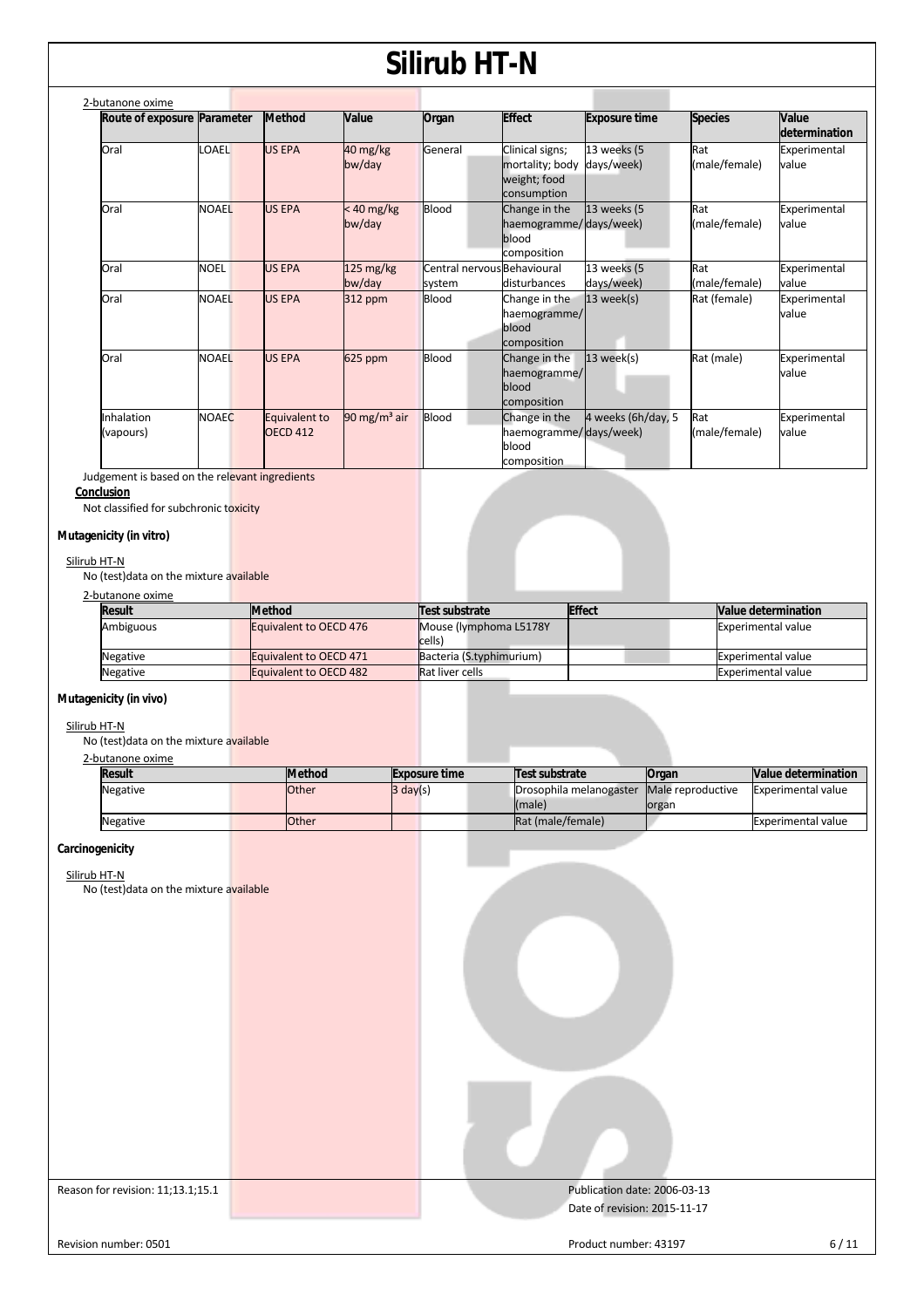| 2-butanone oxime        |              |               |           |                                                                                         |                |                                           |       |                        |
|-------------------------|--------------|---------------|-----------|-----------------------------------------------------------------------------------------|----------------|-------------------------------------------|-------|------------------------|
| Route of<br>exposure    | Parameter    | <b>Method</b> | Value     | <b>Exposure time</b>                                                                    | <b>Species</b> | <b>Effect</b>                             | Organ | Value<br>determination |
| Inhalation<br>(vapours) | <b>NOAEC</b> | <b>Other</b>  | $270$ ppm | 13 weeks (6h/day, 5<br>days/week) - 78<br>weeks (6h/day, 5<br>days/week)                | Mouse (male)   | <b>Histopathological Liver</b><br>changes |       | Experimental<br>value  |
| Inhalation<br>(vapours) | <b>NOAEC</b> | Other         | 1350 ppm  | 13 weeks (6h/day, 5 Mouse (female)<br>days/week) - 78<br>weeks (6h/day, 5<br>days/week) |                | Histopathological Liver<br>changes        |       | Experimental<br>value  |
| Inhalation<br>(vapours) | <b>NOAEC</b> | <b>Other</b>  | 270 ppm   | 13 weeks (6h/day, 5 Rat (male)<br>days/week) - 113<br>weeks (6h/day, 5<br>days/week)    |                | Histopathological Liver<br>changes        |       | Experimental<br>value  |
| Inhalation<br>(vapours) | <b>NOAEC</b> | Other         | 1350 ppm  | 13 weeks (6h/day, 5 Rat (male)<br>days/week) - 113<br>weeks (6h/day, 5<br>days/week)    |                | Histopathological Liver<br>changes        |       | Experimental<br>value  |

#### **Reproductive toxicity**

#### Silirub HT-N

No (test)data on the mixture available

#### 2-butanone oxime

|                             | Parameter         | <b>Method</b>   | <b>Value</b>                      | <b>Exposure time Species</b> |               | <b>Effect</b>   | Organ  | Value         |
|-----------------------------|-------------------|-----------------|-----------------------------------|------------------------------|---------------|-----------------|--------|---------------|
|                             |                   |                 |                                   |                              |               |                 |        | determination |
| Developmental toxicity      | <b>NOAEL (F1)</b> | <b>OECD 414</b> | $600 \frac{\text{mg}}{\text{kg}}$ | $10 \text{ day(s)}$          | Rat           | No effect       |        | Experimental  |
|                             |                   |                 | bw/day                            |                              |               |                 |        | value         |
|                             | LOAEL (P)         | <b>OECD 414</b> | $60 \frac{\text{mg}}{\text{kg}}$  | $10 \text{ day(s)}$          | Rat           | Spleen          | Spleen | Experimental  |
|                             |                   |                 | bw/day                            |                              |               | enlargement/aff |        | value         |
|                             |                   |                 |                                   |                              |               | <b>lection</b>  |        |               |
| <b>Effects on fertility</b> | <b>NOAEL</b>      | <b>US EPA</b>   | $\geq$ 200 mg/kg/d                |                              | Rat           |                 |        | Experimental  |
|                             |                   |                 |                                   |                              | (male/female) |                 |        | value         |

Judgement is based on the relevant ingredients

**Conclusion CMR** 

Not classified for reprotoxic or developmental toxicity Not classified for mutagenic or genotoxic toxicity Not classified for carcinogenicity

#### **Toxicity other effects**

#### Silirub HT-N

No (test)data on the mixture available

#### **Chronic effects from short and long-term exposure**

Silirub HT-N

ON CONTINUOUS/REPEATED EXPOSURE/CONTACT: Skin rash/inflammation.

### SECTION 12: Ecological information

### **12.1. Toxicity**

#### Silirub HT-N

No (test)data on the mixture available

| 2-butanone oxime                                |             |                 |                 |                     |                              |                                    |                            |                                   |
|-------------------------------------------------|-------------|-----------------|-----------------|---------------------|------------------------------|------------------------------------|----------------------------|-----------------------------------|
|                                                 | Parameter   | <b>Method</b>   | <b>Value</b>    | Duration            | <b>Species</b>               | <b>Test design</b>                 | <b>Fresh/salt</b><br>water | Value determination               |
| Acute toxicity fishes                           | <b>LC50</b> | <b>OECD 203</b> | $> 100$ mg/l    | 96 h                | Oryzias latipes              | Semi-static<br>system              | <b>Fresh water</b>         | Experimental value;<br><b>GLP</b> |
| Acute toxicity invertebrates                    | <b>EC50</b> | <b>OECD 202</b> | 201 mg/l        | 48 h                | Daphnia magna                | Static system                      | Fresh water                | Experimental value;<br><b>GLP</b> |
| Toxicity algae and other aquatic EC50<br>plants |             | <b>OECD 201</b> | $11.8$ mg/l     | 72 h                | Selenastrum<br>capricornutum | Static system                      | Fresh water                | Experimental value;<br><b>GLP</b> |
|                                                 | <b>NOEC</b> | <b>OECD 201</b> | $2.56$ mg/l     | 72 h                | Selenastrum<br>capricornutum | Static system Fresh water          |                            | Experimental value;<br><b>GLP</b> |
| Long-term toxicity fish                         | <b>NOEC</b> | <b>OECD 204</b> | $\geq 100$ mg/l | $14 \text{ day(s)}$ | Oryzias latipes              | Flow-through Fresh water<br>system |                            | Experimental value;<br><b>GLP</b> |
| Long-term toxicity aquatic<br>invertebrates     | <b>NOEC</b> | <b>OECD 211</b> | $\geq 100$ mg/l | $21$ day(s)         | Daphnia magna                | Semi-static<br>system              | Fresh water                | Experimental value;<br><b>GLP</b> |
|                                                 |             |                 |                 |                     |                              |                                    |                            |                                   |

Reason for revision: 11;13.1;15.1 Publication date: 2006-03-13 Date of revision: 2015-11-17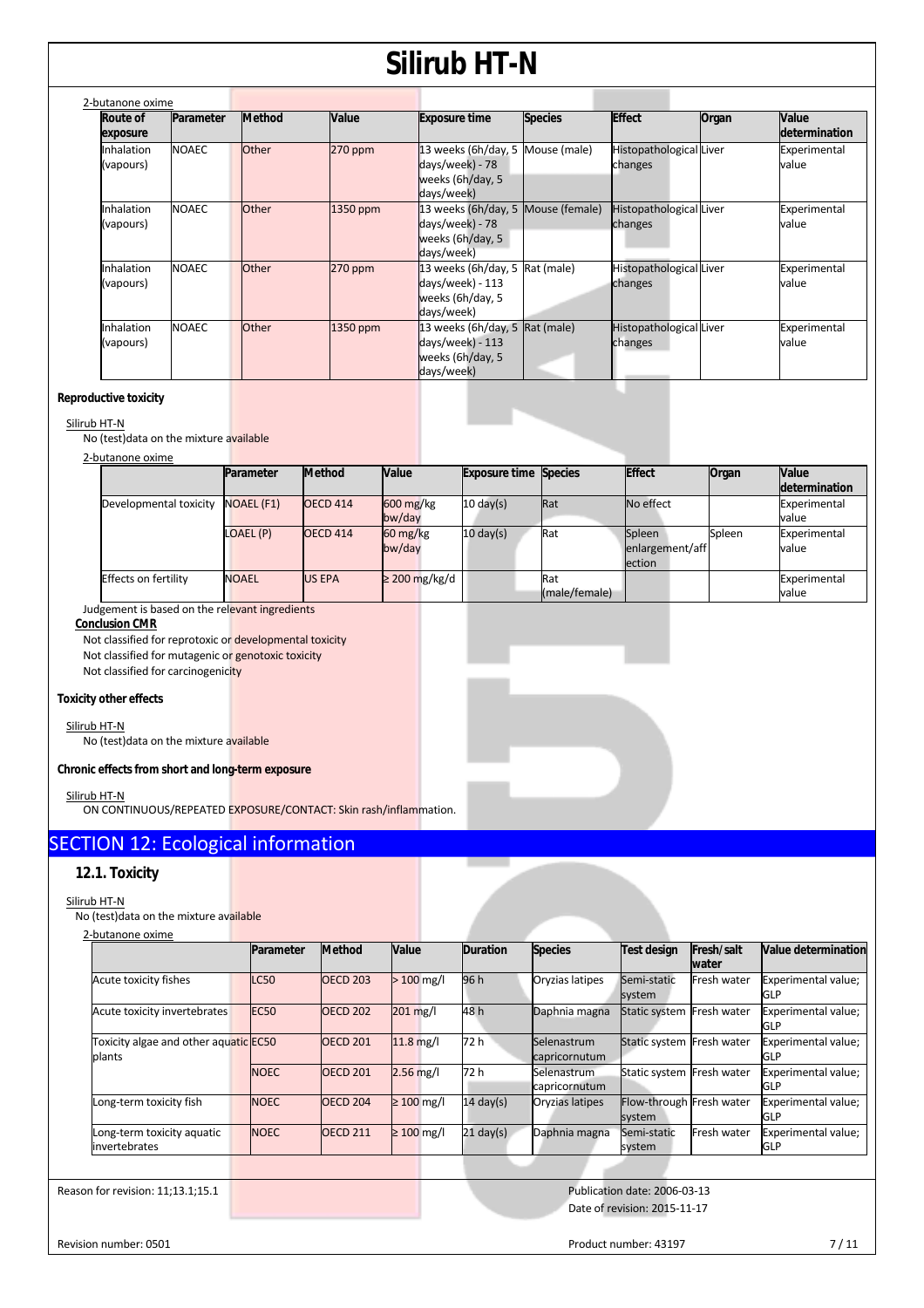### **Silirub HT-N**  Judgement of the mixture is based on the relevant ingredients **Conclusion**  Not classified as dangerous for the environment according to the criteria of Regulation (EC) No 1272/2008 **12.2. Persistence and degradability**  Biodegradability in water: no data available **12.3. Bioaccumulative potential** Silirub HT-N **Log Kow Method Remark Value Temperature Value determination** Not applicable (mixture) 2-butanone oxime **BCF fishes Parameter Method Value Duration Species Value determination** BCF 6 DECD 305 0.5 - 5.8 42 day(s) Cyprinus carpio Company experimental value **Log Kow Method Remark Value Temperature Value determination** OECD 117 **Experimental value OECD 117** Experimental value **Conclusion**  No bioaccumulation data available **12.4. Mobility in soil**  2-butanone oxime **(log) Koc Parameter Method Method Value Method Value Method Value determination**<br>
Ilog Koc (SRC PCKOCWIN v2.0 0.55 QSAR log Koc SRC PCKOCWIN v2.0 **Conclusion**  No (test)data on mobility of the components available **12.5. Results of PBT and vPvB assessment**  Due to insufficient data no statement can be made whether the component(s) fulfil(s) the criteria of PBT and vPvB according to Annex XIII of Regulation (EC) No 1907/2006. **12.6. Other adverse effects**  Silirub HT-N **Global warming potential (GWP)**  None of the known components is included in the list of fluorinated greenhouse gases (Regulation (EU) No 517/2014) **Ozone-depleting potential (ODP)**  Not classified as dangerous for the ozone layer (Regulation (EC) No 1005/2009) 2-butanone oxime **Ground water**  Ground water pollutant SECTION 13: Disposal considerations The information in this section is a general description. If applicable and available, exposure scenarios are attached in annex. Always use the relevant exposure scenarios that correspond to your identified use. **13.1. Waste treatment methods 13.1.1 Provisions relating to waste**  Waste material code (Directive 2008/98/EC, Decision 2000/0532/EC). 08 04 10 (wastes from MFSU of adhesives and sealants (including waterproofing products): waste adhesives and sealants other than those mentioned in 08 04 09). Depending on branch of industry and production process, also other waste codes may be applicable. Can be considered as non-hazardous waste according to Regulation (EU) No 1357/2014. **13.1.2 Disposal methods**  Remove waste in accordance with local and/or national regulations. Do not discharge into drains or the environment. Dispose of at authorized waste collection point. **13.1.3 Packaging/Container**  Waste material code packaging (Directive 2008/98/EC). 15 01 02 (plastic packaging). **SECTION 14: Transport information Road (ADR)**  14.1. UN number Transport Not subject Reason for revision: 11;13.1;15.1 **Publication date: 2006-03-13** Publication date: 2006-03-13 Date of revision: 2015-11-17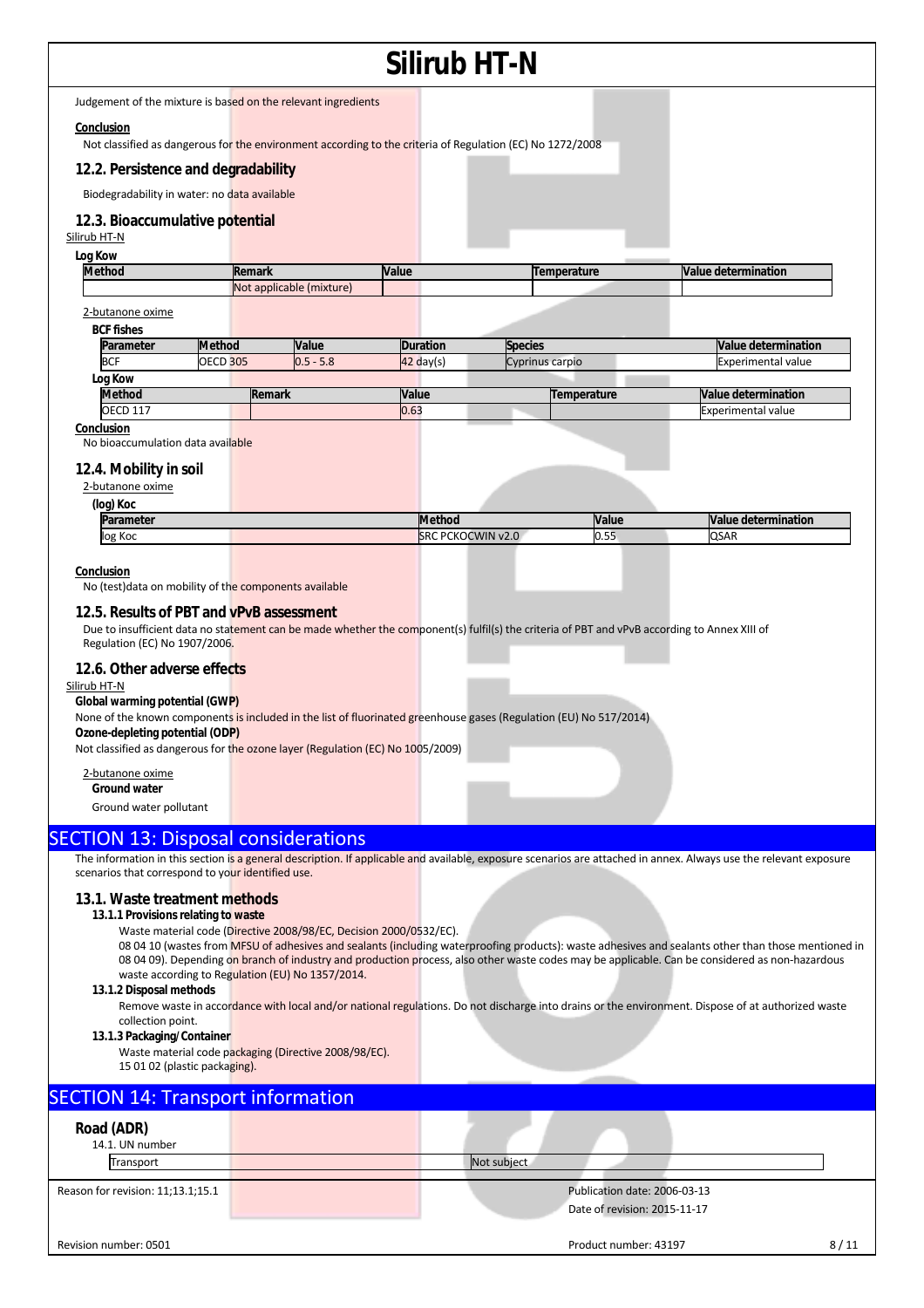| 14.2. UN proper shipping name<br>14.3. Transport hazard class(es)        |                              |      |
|--------------------------------------------------------------------------|------------------------------|------|
| <b>Hazard identification number</b>                                      |                              |      |
| Class                                                                    |                              |      |
|                                                                          |                              |      |
| Classification code                                                      |                              |      |
| 14.4. Packing group                                                      |                              |      |
| Packing group                                                            |                              |      |
| Labels                                                                   |                              |      |
| 14.5. Environmental hazards                                              |                              |      |
| Environmentally hazardous substance mark                                 | <b>no</b>                    |      |
| 14.6. Special precautions for user                                       |                              |      |
| Special provisions                                                       |                              |      |
| Limited quantities                                                       |                              |      |
|                                                                          |                              |      |
| Rail (RID)                                                               |                              |      |
| 14.1. UN number                                                          |                              |      |
| Transport                                                                | Not subject                  |      |
| 14.2. UN proper shipping name                                            |                              |      |
| 14.3. Transport hazard class(es)                                         |                              |      |
| Hazard identification number                                             |                              |      |
| Class                                                                    |                              |      |
| Classification code                                                      |                              |      |
| 14.4. Packing group                                                      |                              |      |
| Packing group                                                            |                              |      |
| Labels                                                                   |                              |      |
| 14.5. Environmental hazards                                              |                              |      |
| Environmentally hazardous substance mark                                 | no                           |      |
| 14.6. Special precautions for user                                       |                              |      |
|                                                                          |                              |      |
| Special provisions                                                       |                              |      |
| Limited quantities                                                       |                              |      |
| Inland waterways (ADN)                                                   |                              |      |
| 14.1. UN number                                                          |                              |      |
|                                                                          |                              |      |
| Transport                                                                | Not subject                  |      |
| 14.2. UN proper shipping name                                            |                              |      |
| 14.3. Transport hazard class(es)                                         |                              |      |
| Class                                                                    |                              |      |
| Classification code                                                      |                              |      |
| 14.4. Packing group                                                      |                              |      |
| Packing group                                                            |                              |      |
| Labels                                                                   |                              |      |
| 14.5. Environmental hazards                                              |                              |      |
| Environmentally hazardous substance mark                                 | <b>no</b>                    |      |
| 14.6. Special precautions for user                                       |                              |      |
| Special provisions                                                       |                              |      |
| Limited quantities                                                       |                              |      |
|                                                                          |                              |      |
| Sea (IMDG/IMSBC)                                                         |                              |      |
| 14.1. UN number                                                          |                              |      |
| Transport                                                                | Not subject                  |      |
| 14.2. UN proper shipping name                                            |                              |      |
|                                                                          |                              |      |
| 14.3. Transport hazard class(es)                                         |                              |      |
| Class                                                                    |                              |      |
| 14.4. Packing group                                                      |                              |      |
| Packing group                                                            |                              |      |
| Labels                                                                   |                              |      |
| 14.5. Environmental hazards                                              |                              |      |
| Marine pollutant                                                         |                              |      |
| Environmentally hazardous substance mark                                 | no                           |      |
| 14.6. Special precautions for user                                       |                              |      |
| Special provisions                                                       |                              |      |
| Limited quantities                                                       |                              |      |
|                                                                          |                              |      |
| 14.7. Transport in bulk according to Annex II of Marpol and the IBC Code |                              |      |
| Annex II of MARPOL 73/78                                                 |                              |      |
| Air (ICAO-TI/IATA-DGR)                                                   |                              |      |
|                                                                          |                              |      |
| 14.1. UN number                                                          |                              |      |
| Transport                                                                | Not subject                  |      |
| 14.2. UN proper shipping name                                            |                              |      |
|                                                                          |                              |      |
| Reason for revision: 11;13.1;15.1                                        | Publication date: 2006-03-13 |      |
|                                                                          | Date of revision: 2015-11-17 |      |
|                                                                          |                              |      |
| Revision number: 0501                                                    | Product number: 43197        | 9/11 |
|                                                                          |                              |      |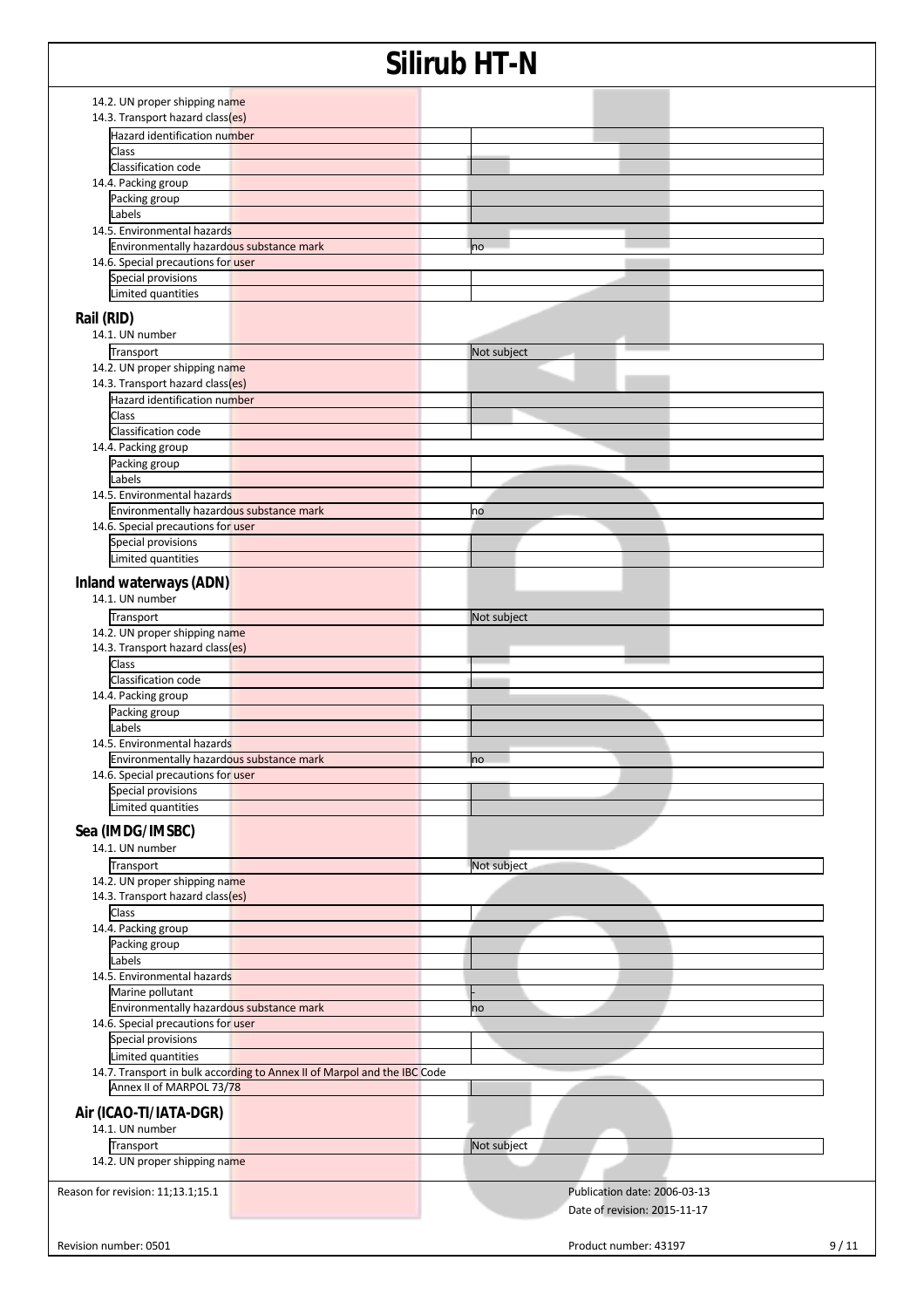| 14.3. Transport hazard class(es)                                        |           |  |  |  |  |
|-------------------------------------------------------------------------|-----------|--|--|--|--|
| Class                                                                   |           |  |  |  |  |
| 14.4. Packing group                                                     |           |  |  |  |  |
| Packing group                                                           |           |  |  |  |  |
| Labels                                                                  |           |  |  |  |  |
| 14.5. Environmental hazards                                             |           |  |  |  |  |
| Environmentally hazardous substance mark                                | <b>no</b> |  |  |  |  |
| 14.6. Special precautions for user                                      |           |  |  |  |  |
| Special provisions                                                      |           |  |  |  |  |
| Passenger and cargo transport: limited quantities: maximum net quantity |           |  |  |  |  |
| per packaging                                                           |           |  |  |  |  |

### SECTION 15: Regulatory information

**15.1. Safety, health and environmental regulations/legislation specific for the substance or mixture**

#### **European legislation:**

VOC content Directive 2010/75/EU

| <b>VOC content</b> |  | Remark |  |  |
|--------------------|--|--------|--|--|
| < 1.014 %          |  |        |  |  |
| $10.14$ g/l        |  |        |  |  |
|                    |  |        |  |  |

REACH Annex XVII - Restriction

Contains component(s) subject to restrictions of Annex XVII of Regulation (EC) No 1907/2006: restrictions on the manufacture, placing on the market and use of certain dangerous substances, mixtures and articles.

| 2-butanone oxime                            | Liquid substances or mixtures which are          | 1. Shall not be used in:                                                                                     |  |  |  |  |
|---------------------------------------------|--------------------------------------------------|--------------------------------------------------------------------------------------------------------------|--|--|--|--|
|                                             | regarded as dangerous in accordance with         | ornamental articles intended to produce light or colour effects by means of different                        |  |  |  |  |
|                                             | Directive 1999/45/EC or are fulfilling the       | phases, for example in ornamental lamps and ashtrays,                                                        |  |  |  |  |
|                                             | criteria for any of the following hazard classes | - tricks and jokes,                                                                                          |  |  |  |  |
|                                             | or categories set out in Annex I to Regulation   | - games for one or more participants, or any article intended to be used as such, even with                  |  |  |  |  |
|                                             | (EC) No 1272/2008:                               | ornamental aspects, 2. Articles not complying with paragraph 1 shall not be placed on the                    |  |  |  |  |
|                                             | (a) hazard classes 2.1 to 2.4, 2.6 and 2.7, 2.8  | market.3. Shall not be placed on the market if they contain a colouring agent, unless                        |  |  |  |  |
|                                             |                                                  | types A and B, 2.9, 2.10, 2.12, 2.13 categories 1 required for fiscal reasons, or perfume, or both, if they: |  |  |  |  |
|                                             | and 2, 2.14 categories 1 and 2, 2.15 types A to  | - can be used as fuel in decorative oil lamps for supply to the general public, and,                         |  |  |  |  |
|                                             |                                                  | - present an aspiration hazard and are labelled with R65 or H304,4. Decorative oil lamps                     |  |  |  |  |
|                                             | (b) hazard classes 3.1 to 3.6, 3.7 adverse       | for supply to the general public shall not be placed on the market unless they conform to                    |  |  |  |  |
|                                             | effects on sexual function and fertility or on   | the European Standard on Decorative oil lamps (EN 14059) adopted by the European                             |  |  |  |  |
|                                             | development, 3.8 effects other than narcotic     | Committee for Standardisation (CEN).5. Without prejudice to the implementation of other                      |  |  |  |  |
|                                             | effects, 3.9 and 3.10;                           | Community provisions relating to the classification, packaging and labelling of dangerous                    |  |  |  |  |
|                                             | (c) hazard class 4.1;                            | substances and mixtures, suppliers shall ensure, before the placing on the market, that the                  |  |  |  |  |
|                                             | (d) hazard class 5.1.                            | following requirements are met:                                                                              |  |  |  |  |
|                                             |                                                  | a) lamp oils, labelled with R65 or H304, intended for supply to the general public are visibly,              |  |  |  |  |
|                                             |                                                  | legibly and indelibly marked as follows: "Keep lamps filled with this liquid out of the reach of             |  |  |  |  |
|                                             |                                                  | children"; and, by 1 December 2010, "Just a sip of lamp oil $-$ or even sucking the wick of                  |  |  |  |  |
|                                             |                                                  | lamps - may lead to life-threatening lung damage";                                                           |  |  |  |  |
|                                             |                                                  | b) grill lighter fluids, labelled with R65 or H304, intended for supply to the general public are            |  |  |  |  |
|                                             |                                                  | legibly and indelibly marked by 1 December 2010 as follows: "Just a sip of grill lighter may                 |  |  |  |  |
|                                             |                                                  | lead to life threatening lung damage";                                                                       |  |  |  |  |
|                                             |                                                  | c) lamp oils and grill lighters, labelled with R65 or H304, intended for supply to the general               |  |  |  |  |
|                                             |                                                  | public are packaged in black opaque containers not exceeding 1 litre by 1 December 2010.6.                   |  |  |  |  |
|                                             |                                                  | No later than 1 June 2014, the Commission shall request the European Chemicals Agency to                     |  |  |  |  |
|                                             |                                                  | prepare a dossier, in accordance with Article 69 of the present Regulation with a view to                    |  |  |  |  |
|                                             |                                                  | ban, if appropriate, grill lighter fluids and fuel for decorative lamps, labelled R65 or H304,               |  |  |  |  |
|                                             |                                                  | intended for supply to the general public.7. Natural or legal persons placing on the market                  |  |  |  |  |
|                                             |                                                  | for the first time lamp oils and grill lighter fluids, labelled with R65 or H304, shall by 1                 |  |  |  |  |
|                                             |                                                  | December 2011, and annually thereafter, provide data on alternatives to lamp oils and grill                  |  |  |  |  |
|                                             |                                                  | lighter fluids labelled R65 or H304 to the competent authority in the Member State                           |  |  |  |  |
|                                             |                                                  | concerned. Member States shall make those data available to the Commission.'                                 |  |  |  |  |
|                                             |                                                  |                                                                                                              |  |  |  |  |
| <b>National legislation The Netherlands</b> |                                                  |                                                                                                              |  |  |  |  |
|                                             |                                                  |                                                                                                              |  |  |  |  |
| Silirub HT-N                                |                                                  |                                                                                                              |  |  |  |  |
| Waste identification (the                   | LWCA (the Netherlands): KGA category 05          |                                                                                                              |  |  |  |  |

Netherlands) Waterbezwaarlijkheid 11 **National legislation Germany**  Silirub HT-N WGK 1; Classification water polluting based on the components in compliance with Verwaltungsvorschrift wassergefährdender Stoffe (VwVwS) of 27 July 2005 (Anhang 4) 2-butanone oxime MAK - Krebserzeugend Kategorie 2 TA-Luft 5.2.5; I **National legislation France**  Silirub HT-N Reason for revision: 11;13.1;15.1 Publication date: 2006-03-13 Date of revision: 2015-11-17 Revision number: 0501 10 / 11